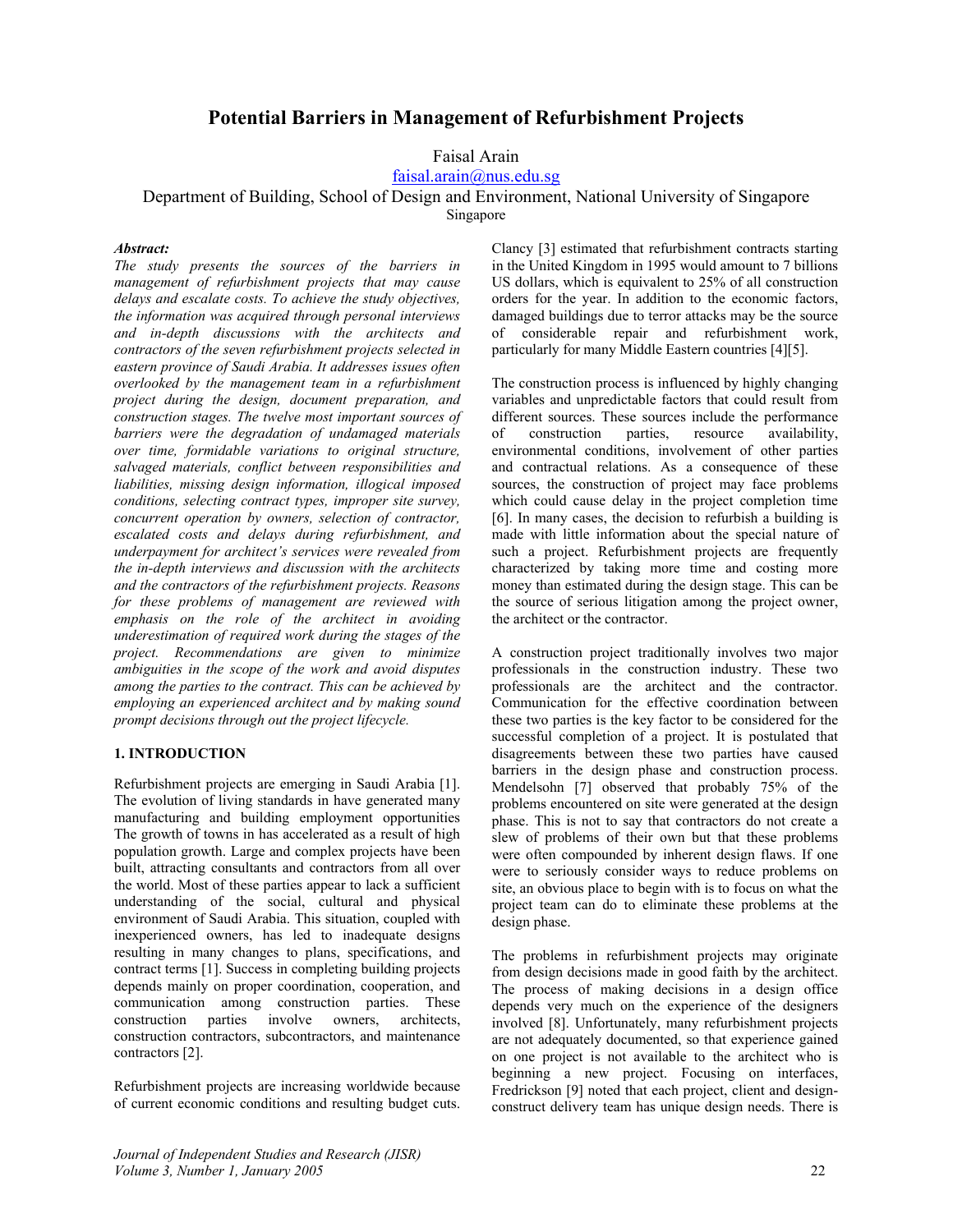no "one size fits all" way of identifying the right design approach to a particular project. However, the guidelines adopted from previous projects can help to assist a project delivery team to determine how the design should be handled that can greatly improve the project's chances of success. In a survey done by Daoud [10], it was found that the majority of the design offices did not consciously collect feedback from the site staff, designers, and clients of their completed projects.

Assaf, *et al.* [11] reported that for new building designs one in every five projects suffered from poor quality of documents, resulting in construction problems. Four out of five refurbishment projects suffered from the same problem. Their interpretation for this was that refurbishment work was disadvantaged by being treated too much like new work. Information about what existed on the site tended to be neglected in favor of descriptions of the proposed work, and the relationship between the new and the existing building was often unclear, requiring more detailed information than was supplied. Mendelsohn [7] suggested that an architect has a conceptual mind and a constructor has a concrete mind. One relates to intangibles and the other relates to tangibles.

Problems in refurbishment work may also originate during the bidding stage, including negotiations with the successful bidder, and the selection of the contractor. Serious difficulties may arise during the construction period if it is overlooked that in many cases the work in refurbishment projects is formed out of sequence. In this study refurbishment is seen as an option at the end of the service life of a building. The end of service life occurs when the building fails to perform as required in its use. This failure can be a result of three causes: failure resulting from change(s) in performance (deterioration based on failure); failure resulting from change(s) in requirements (obsolescence based failure); failure resulting from change(s) in use. Definitions of the central terms are given in Appendix 1.

The objectives of this paper are to present the sources of the problems in refurbishment work that cause delays and escalate costs, and to propose guidelines to resolve these problems. It addresses issues often overlooked by the architect in a refurbishment project during the design, document preparation, and construction stages. It is also the aim of this paper to document the feedback gained from a study of refurbishment projects. A study focusing on the seven refurbishment projects was carried out in Saudi Arabia. The purpose of the study was to obtain feedback through personal interviews and in-depth discussions with the architects and the contractors of the selected projects.

## **2. REFURBISHMENT PROJECTS**

Refurbishment is a generic term including rehabilitation, modernization, renovation, alterations, improvements, additions, repairs, renewals, retrofitting; the term does not

*Journal of Independent Studies and Research (JISR) Volume 3, Number 1, January 2005* 23

include domestic maintenance work such as cleaning and emergency maintenance [12]. Refurbishment projects can be categorized based on the terms (work scope) mentioned earlier. Refurbishment projects refer to such works as improvement, adaptation, upgrading, conversion, retrofit, and repair which are carried out on existing buildings for a variety of reasons [13].

It is obvious that the various reasons for refurbishment projects have a greater or lesser degree of importance to the buildings' different interest groups. The owner expects the building to be an investment. Users are concerned about the operation of buildings, society anticipates that the buildings will at least indirectly promote the welfare of its members as well as be environmentally friendly.

A refurbishment project may be initiated suddenly because profound damage has occurred, or its initiation may be planned in advance for a chosen time according to the expected rate of deterioration [14]. The damage based refurbishment is most obviously due to the properties of the building (especially durability features). The other route to refurbishment is via changes in the use and the user of the building with normal wear and tear of the building itself. The theory of economy considers rational the project that maximizes economic utility. One may endeavor to do this directly through attempting to increase profit, or indirectly through minimizing expenditures in order to add profit potential (cost-reduction expenditure) [14]. A refurbishment initiated without building deterioration on the basis of subjective valuations only can be seen as a counterpart of failure in building. A marginal factor anticipated for initiation of refurbishment projects is a change of circumstances.

According to the above literature review, the reasons for demand of various refurbishment projects can be classified as failure in building: corrective refurbishment, change in use: space altering refurbishment, optimization of economical factors: optimizing refurbishment, subjective features: pleasure refurbishment, and change of circumstances: opportunity refurbishment.

In this paper refurbishment projects are seen as the projects that were subjected to a catastrophe during their service life: fire, earthquake, terror acts, etc. Therefore the projects fall in the class of corrective refurbishment as mentioned above. Rehabilitation and retrofitting were the work scopes for these refurbishment projects.

## **3. RATIONALE FOR THE STUDY AND METHODOLOGY**

The variety to be found in types of refurbishment projects and types of contractors makes it impossible to lay down strict rules [10]. It is possible, however, to group problems frequently encountered and to suggest guidelines that if followed, will mitigate their impact on the time and cost of refurbishment projects [14]. The objectives of this paper are to present the sources of the problems in refurbishment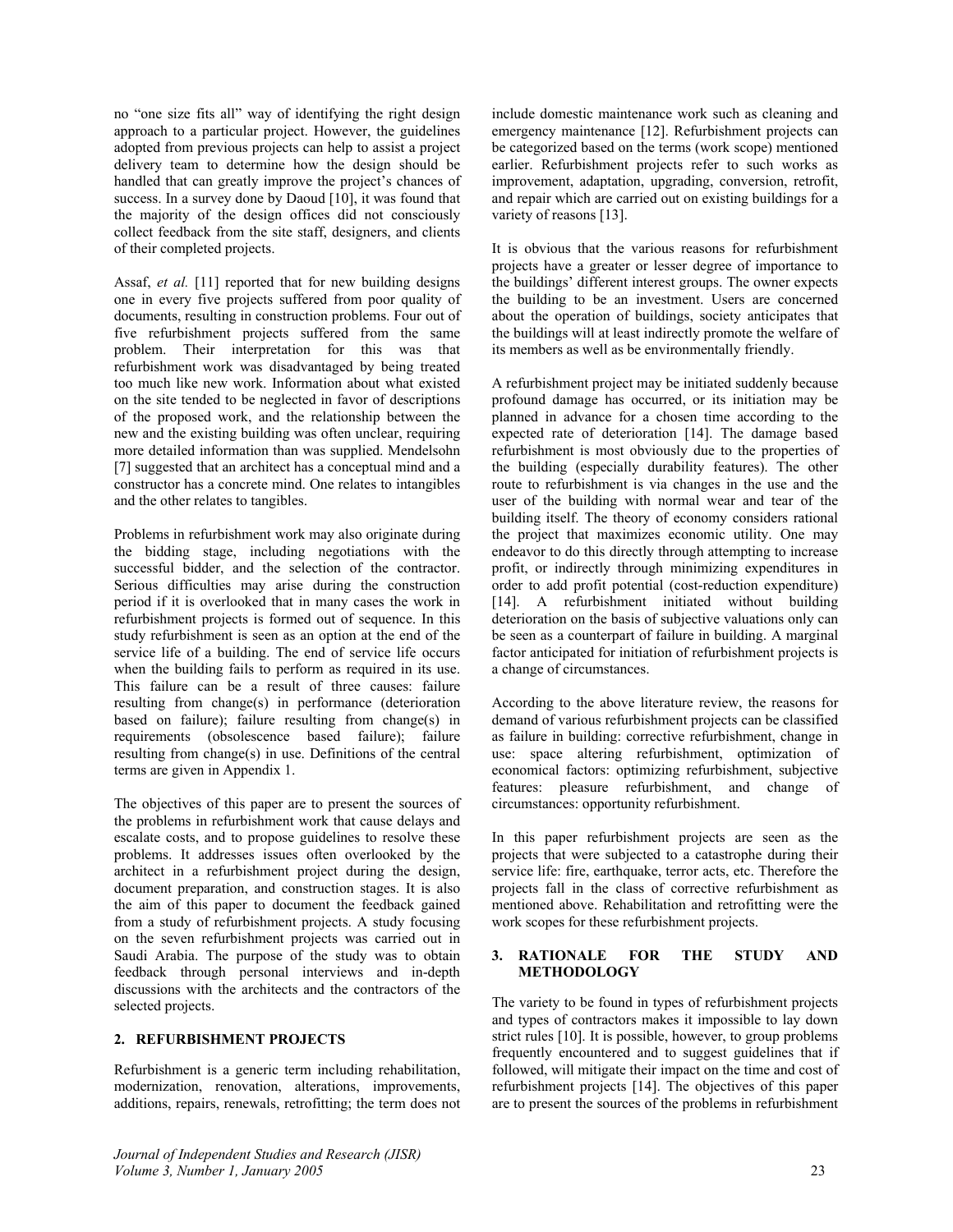work that cause delays and escalate costs, and to propose guidelines to resolve these problems. It addresses issues often overlooked by the architect in a refurbishment project during the design, document preparation, and construction stages. There are no significant research studies on refurbishment projects in eastern province of Saudi Arabia [15]. A study encompassing seven refurbishment projects was carried out in Eastern province of Saudi Arabia. The purpose of the case study of the selected projects was to obtain feedback through personal interviews and in-depth discussions with the architects and the contractors of the selected projects. The feedback was based on the participants' experience they gained from the selected projects. A brief description of the seven refurbishment projects is included in the following section, however, the documentation of the refurbished projects was not considered as a part of the research scope. This is because the objectives of the study were to present the sources of the problems in refurbishment projects that may cause delays and escalate cost and to propose guidelines to resolve these problems.

This paper deals with projects that were subjected to a catastrophe during their operating life: fire, earthquake, terror acts, etc. Refurbishing projects on historic buildings are not common in Saudi Arabia, and were not considered here. Historic methods of construction used in the original buildings create a compatibility problem with modern materials and construction techniques [16]. There was only one historic building identified in the eastern province of Saudi Arabia, however, the building was preserved by the local government in the existing condition at the original site location. The refurbishing projects on historic buildings are not common and are not implemented in the past in the eastern province of Saudi Arabia. As mentioned by Al-Ghamdi [15] the historic buildings were mostly in the remote areas of the Kingdom of Saudi Arabia, therefore very few old castles and mud houses were retained by the government. In the eastern province of Saudi Arabia, there is only one historic castle in the vicinity of Al-Hassa that was preserved by the local government [15]. Therefore the historic buildings were not considered in this research. A brief description of the seven refurbishment projects is included in the following section.

## **4. REFURBISHMENT PROJECTS IN EASTERN PROVINCE OF SAUDI ARABIA**

In this study refurbishment is seen an option at the end of the service life of a building. The end of service life occurs when the building fails to perform as required in its use. The seven refurbishment projects selected for this research study were located in eastern province of Saudi Arabia. The architects and the contractors, who were involved in these projects, were interviewed to acquire in-depth knowledge about the sources of the problems in refurbishment projects that may cause delays and escalate costs. Brief descriptions about the selected projects are given below.

- Al-Khudri commercial building, a refurbishment project, was subjected to a catastrophe during its service life. The building is located at Prince Hilal Road in Al-Khobar. The project was a corrective refurbishment type; it was refurbished/restored for the original users of the building prior to the fire incident. The scope of work for the architect and the contractor was to revitalize the lower floors and restore the floors above 12<sup>th</sup> floor. Total floors of the building were 19. The project total cost was over 10 millions Saudi Riyals.
- Al-Hussaini residential tower is located on the corniche road in Dammam. The building was subjected to fire that damaged its structure and finishes. The scope of work for the architect and the contractor was to restore the building for its original users. The project total cost was approximately 8 millions Saudi Riyals.
- KB office tower, Gulf corporation office, and Al-Hassa commercial officetower are located in Al-Khobar, Dammam and Al-Hassa respectively. All these three buildings were subjected to fire that affected the buildings severely. The scope of the work for the architects and the contractors were to restore the buildings. This is because all these buildings were considered important landmarks in their respective areas. The total project costs for KB office tower, Gulf corporation office and Al-Hassa commercial office tower were 12 millions, 10 millions and 9millions Saudi riyals respectively.
- General industries regional headquarter and Al-Muhawis commercial tower are located in Al-Hassa. Both these building were subjected to earthquake that impact the building very severely. This was because both these building were adjacent to each other. The scope of work for the architect and the contractor for General industries regional headquarter, was to demolish 80% of the building structure and redesign the part with new additions to structure and spaces in the building. The cost of the project was 8.5 millions Saudi riyals. The scope of work for the architect and the contractor for Al-Muhawis commercial tower was to demolish 50% of the building structure and restore the building for its original users. The restoration of this building was deemed because of the popularity of the building as major landmark in its vicinity. The cost of the project was 9 millions Saudi riyals.

The abovementioned refurbishment projects were selected for this study. The architects and the contractors who were involved in these projects were interviewed to acquire indepth knowledge about the sources of the problems in these projects.

There can be numerous sources of problems in construction projects that cause delays and escalate costs. Many previous researches indicated these sources depending on the type of construction projects, for instance, design discrepancies, ambiguity in design, variation orders, change in specifications in construction phase, lack of human resources for design firm, non-

*Journal of Independent Studies and Research (JISR) Volume 3, Number 1, January 2005* 24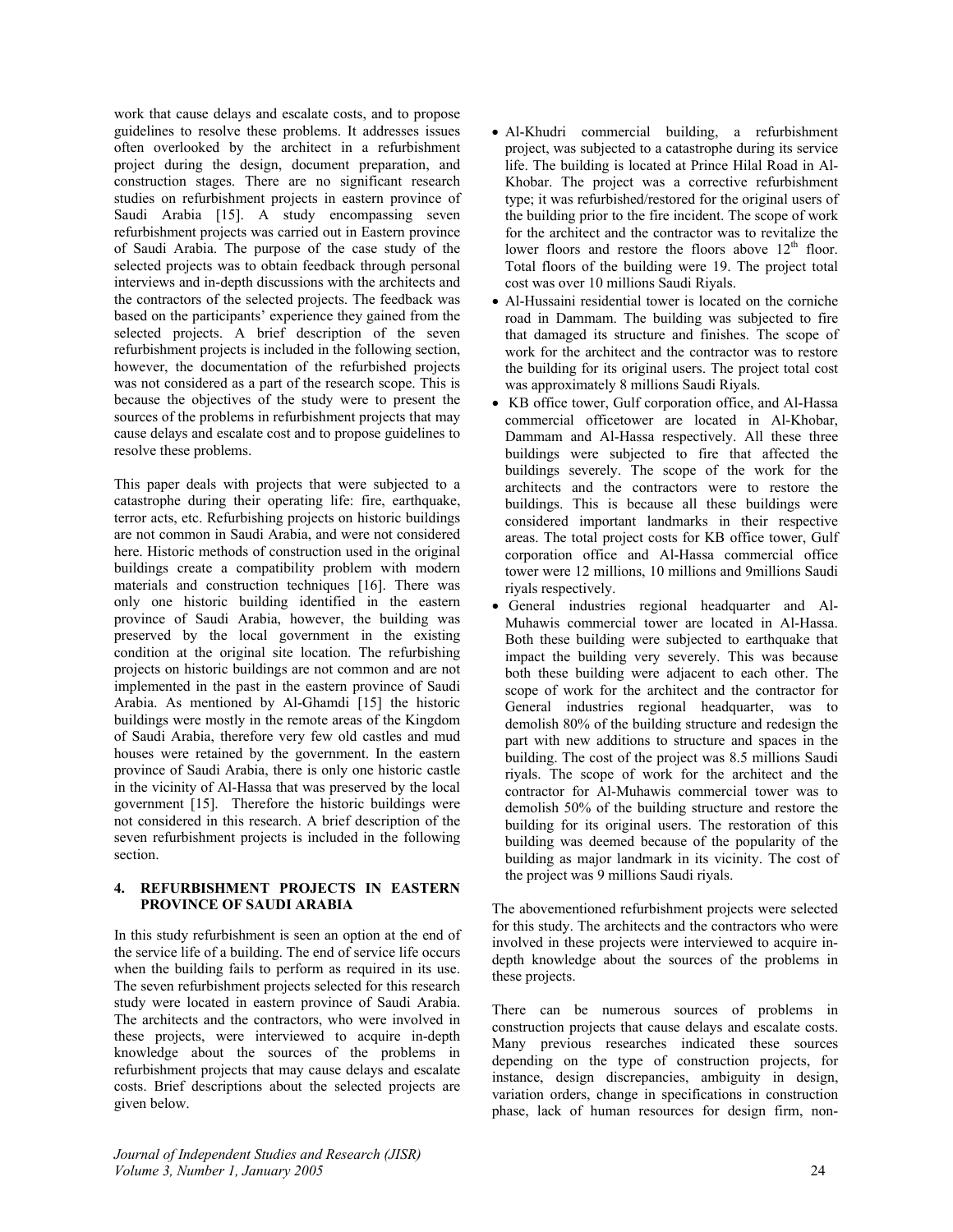availability of materials and technology, insufficient working drawing details, design errors, time limitations in design phase, and weather conditions, etc. [11][16]  $[17]$ [18][19][20]. However, there was no significant research study on the refurbishment projects carried out in eastern province of Saudi Arabia. The common problems in refurbishment projects are discussed in the following section.

## **5. COMMON BARRIERS IN REFURBISHMENT PROJECTS**

The variety to be found in types of refurbishment projects and types of contractors makes it impossible to lay down strict rules [10]. It is possible, however, to group problems frequently encountered and to suggest guidelines that if followed, will mitigate their impact on the time and cost of refurbishment projects. This paper deals with projects that were subjected to a catastrophe during their operating life: fire, earthquake, terror acts, etc. Refurbishing projects on historic buildings are not common in Saudi Arabia, and were not considered here. Historic methods of construction used in the original buildings create a compatibility problem with modern materials and construction techniques [16]. The sources of barriers in refurbishment work can be categorized depending on the stage of work involved. These stages of project are design stage and construction stage. The sources of problems during the design stage are discussed below.

### **5.1 Design Stage**

A construction project traditionally involves two major professionals in the construction industry. These two professionals are the architect and the contractor. The construction industry is very fulfilling business. Most of architects and engineers in the design profession enjoy the creative stage of a new project and following the project to the completion of construction [13]. However, they may be less enthusiastic when involved in a refurbishment project because of the constraints put on their creativity, since they have to follow the footprint of the original building with little room for modification [8]. This creates an inauspicious start to the design process that is reflected in the actions taken at this stage by the architect and/or the owner. Some of these actions are discussed below with some details and proposed remedial measures.

### *5.1.1. Degradation of undamaged materials over time*

The architect, with some influence from the building owner, determines the scope of refurbishment work based on the building conditions seen at the inception of the refurbishment work [19]. Little thought is given to the fact that further deterioration of the building may occur during the time between this initial site survey and the actual start of the construction contract. This period may extend for years due to financial reasons or delays in design [10].

Existing mechanical equipment, such as pumps, chillers, cooling towers, and boilers, may suffer heavy degradation

*Journal of Independent Studies and Research (JISR) Volume 3, Number 1, January 2005* 25

by corrosion if left out of operation for long time. Corrosion may damage the internal parts that were in contact with water. Construction equipments affected by corrosion was very much expected in Saudi Arabian construction industry, due to the severe weather conditions [16]. Pipes and valves for chilled water and domestic water supply may suffer from pitting corrosion, resulting in reduction in internal diameter so that they are unsuitable.

Electrical connections are usually more durable and can survive being out of operation for a longer period [14]. However, circuit breakers and panel boards may suffer damage when exposed to environmental attacks such as rain and dust, and are vulnerable to theft and vandalism. Similarly, architectural finishes, such as gypsum board used in lightweight partitions and false ceilings, may be damaged due to weathering.

Aluminum sections used in curtain walls, doors, and windows may suffer discoloration due to dust accumulation and humidity on the anodized layer when left unattended for years [14]. Fibrous types of fire protection applied to steel sections lose their properties and start to peel off if exposed for a long time to the external environment, rendering them unsuitable for use.

These elements may be of acceptable quality immediately after the accident. Two or three years later, at the start of the refurbishment work, they may be in poor condition and it may be necessary to replace them. If not included in the contract scope, this work will need to be addressed by variation orders during the construction phase, where the impact of the variation is more severe than in the design phase [18]. This may create an unpleasant situation for the project owner and be used by the contractor to cover his own delays. It is important during the site survey (conducted before defining the scope of the design services) to consider the possible degradation of materials over time. It is far better to include the replacement of those materials in the scope of the contract rather than having to issue variation orders on short notice during construction [18]. Replacing some of the elements at a late stage would be out of sequence for the ongoing work and could cause disruption to the progress on site.

#### *5.1.2. Formidable variations to original structure*

In refurbishment work, the owner often learns from the shortcomings encountered during the service life of the original building. Even if his disclosed intention is to get the facility back in operation as soon as possible, the owner may be tempted to request some modifications during the course of the design works. If not confined, these modifications may keep snowballing, with serious results [21]. This is possible because the owner and the architect may underestimate the impact of a number of minor variations on the overall project. To minimize these variations, the architect should interview the owner indepth about the design at the conceptual stage to discover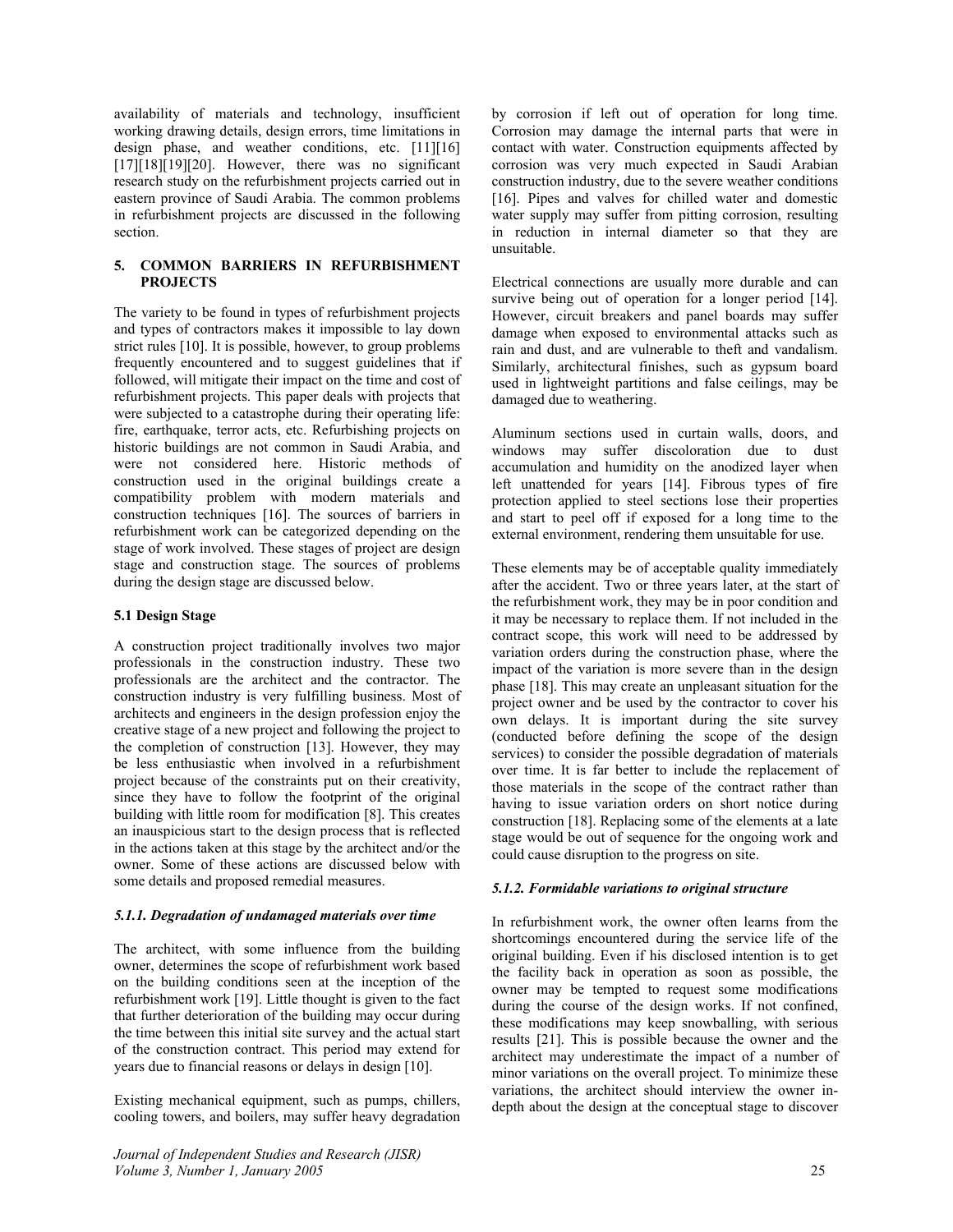all his intentions [20]. Incomplete information at an early stage was found to complicate the design and to be a cause of abortive work [18].

Changes to an existing structure may have a serious impact on building system [6]. For example, the addition of a floor or modification to the loading pattern may increase loads on supporting elements. The structural engineer would normally check existing elements against additional loads. If found inadequate, the designer adds strength to those elements to counter the additional load. Installing reinforced concrete jackets to columns and footings is a sensitive operation, difficult to execute, and dangerous if not approached carefully. Furthermore, the design concepts of the jackets are not well understood because there is a lack of certainty about how the jacket will function in conjunction with the old element [10].

Clancy [22] listed some specific skills and knowledge required for the structural engineer to perform such work. In general terms, the structural engineer should be able to appreciate the philosophy of the original construction, have a good pragmatic knowledge of structural theory, understand the effects of natural phenomena such as wind on buildings, understand the effects of ground movements, and have some information on historic forms of construction and behavior of materials in construction.

To perform the design for variations related to additional loads, the designer has to depend on available information about the original building: design documents and/or asbuilt drawings [23]. In many cases they may actually deceive the designer. In the case of a five star hotel, the footings for a retaining wall were shown with certain dimensions and reinforcement on the as-built drawings. However, when uncovered during the refurbishment work, they were found to have smaller dimensions, to be without reinforcement, and to be located at higher level. This meant that the jackets designed could not be placed, both because of the inadequacy in the existing footings and because they would protrude above the actual finished floor level.

To reduce the risk of such changes, the architect should not alter the loading system carried by existing structural elements; but when it is necessary, he should not overload them by more than 10-20% of their original capacity for greater loads, additional supports should be used rather than adding jackets to existing elements [10]. This will minimize the problems of incompatibility between existing conditions and as-built drawings, and enhance constructability.

## *5.1.3. Salvaged materials*

Since damage may be localized, it is sensible for the architect to be expected to incorporate materials from the original building in his design [10]. From a cost-saving point of view, the project owner encourages this trend. The architect may overlook the fact that though these materials look fine and suitable for reuse during the initial survey, they will look different from new materials installed adjacent to them [11]. This may happen particularly with finishes such as aluminum profiles and marble, due to age. Colored materials suffer from fading and loss of glossiness because of exposure to ultraviolet rays [14]. Used materials, of course, should be massed in certain areas to avoid having new and old elements in one zone [24]. This reduces the likelihood of showing the contract between the two.

However, not all materials can be relocated safely without being damaged in the process. Marble tiles and fixed wooden decorations, for example, tend to break during removal and hence replacement of a larger quantity may be deemed necessary. It is better to include these in the contract scope to avoid delays and increased expenses when dealt with as variation orders later on.

## *5.1.4. Conflict between responsibilities and liabilities*

To be cost effective, the owner and the architect may try to limit the contractor's scope of work to damaged areas only. At the same time, the owner wants the whole building to function properly at the completion of the work. Hence, the owner and the architect insert in the contract conditional clauses to the following effect:

- To minimize the interference of the refurbishment contractor in existing unaffected work to reduce cost.
- To maximize the responsibility of the contractor over the whole of the work.

These are contradictory, and create a conflict between the owner and the contractor. The later will not accept liability for the old materials unless they have been tested and proved suitable. This is difficult to asses fairly, and in most cases a wise contractor recommends removing old materials to reduce his risks and increase his profits [13]. On the other hand, the owner may resist yielding to these recommendations and insist on receiving concrete evidence of the unsuitability of the materials before agreeing to replace them. Both parties maintain their position to a point when one eventually yields to the other. In most cases, the owner is forced to yield to the contractor's demands either to save time or just to resolve the problem [25][26]. Such disputes may develop into a claim by either party. In this case, the chances are that the owner will lose, due to the rule that in case of ambiguity, the courts decide against the author of a contract [27].

There is no simple solution to this problem. Increasing the bidding period to give bidders time to examine existing materials and conduct a thorough appraisal of the building and its components at the start of the contract will help to resolve any resulting disputes [18]. The contractor has to be reasonable in submitting requests to replace existing materials, and should base these requests on solid technical evidence. The owner and architect should be reasonable in assessing these requests.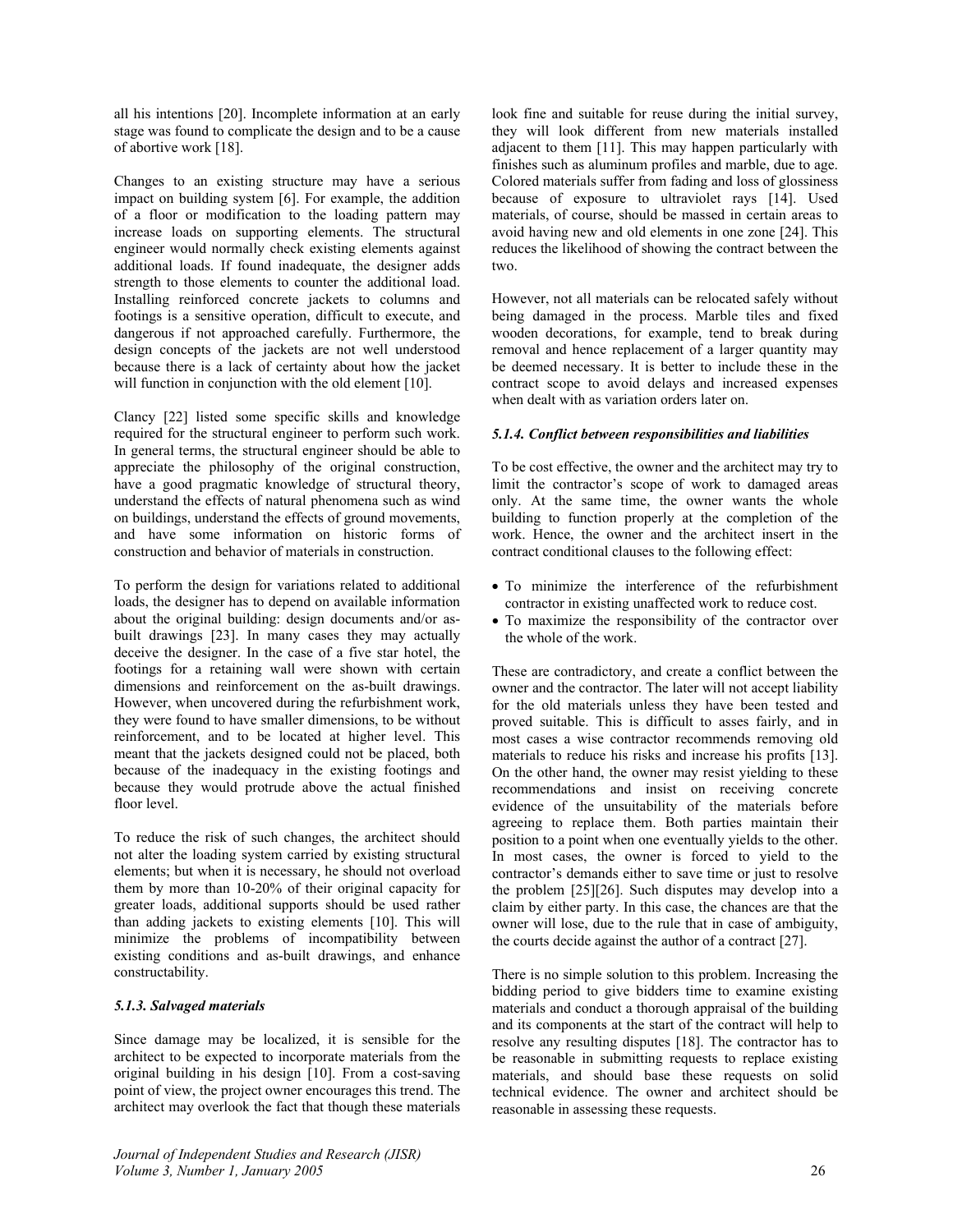## *5.1.5. Missing design information*

Design details are the graphical forms of communication between the designer and the contractor [20]. To convey a complete concept of the project design, the drawings must be clear and concise. Insufficient design information can result in misinterpretation of the actual requirement of a project [1][26]. Thorough reviewing of design details can minimize variations caused by inadequacy of design details. Normally, in the initial stages, the conceptual design is done rapidly, using little information other than the owner's brief, the site constraints, and the architect's own experience. In nearly all case studies done by the researcher, the initial concept formed the general basis of the final design. Hence the initial information available at the start of the design is vital. The case studies feedback shows that for refurbishment projects, there is always lack of information at this stage due to missing design documents and construction records. As-built drawings, if available, do not necessarily conform accurately to actual conditions, either because of inaccuracy in their preparation or subsequent changes made by the project owner that are not reflected on the drawings. These conditions are particularly true in Saudi Arabia, where many large projects have been designed and built by international architectural firms and contractors not stationed in the area [18]. Retrieving information from these sources years after the completion of the original construction stage is difficult, to say the least.

Site surveys may be the only source for such information as geometry and leveling. However, for certain services, such as electrical works, site surveys may not yield any useful information. Unless as-built drawings are found and are accurate, the electrical designer has to spend days on the site, tracing each circuit [13]. It helps to have among the design team members who are experienced in the construction methods used in the project and can provide missing information about materials and techniques used.

## *5.1.6. Illogical imposed conditions*

Certain building elements cannot be replaced by new ones with exactly the same dimensions and weights to fit the existing space and/or supporting structures. Expecting the contractor to resolve these issues will create problems [28]. For example, in a case study of refurbishment project studied by the researcher, the structure was burnt and the replacement of the elevators was necessary. The architect inserted a condition in the specifications that the contractor was to use the existing steel cages to support the new equipment. The contractor was to survey the cages and ensure their adequacy before finalizing the selection of the new elevators. Any necessary modifications required as a result of this selection were to be borne entirely by the contractor. This is illogical for several reasons.

- During the tendering stage, the bidders do not have the time to visit or the access to the site to check the adequacy of the existing elements.
- Continuous changes in equipment design render it impossible to find equipment with the same dimensions and weights to fit exactly in the place of old ones.

The architect must consider these facts and be prepared to modify the design of affected elements to suit newly selected equipment. The cost of such design and construction work should be treated as a variation order to be borne by the owner. It may, however, be argued that no time implications should be considered for such a variation, for the contractor should allow for such work in his time program [21]. This can be assessed by the architect based on the size of the work and the resulting delays, if any.

## *5.1.7. Selecting contract type*

Contract documents are the main source of information for any project. Conflict between contract documents can result in misinterpretation of the actual requirement of a project [18]. To convey complete project scope for participants, the contract documents must be clear and concise. Insufficient details in contract documents may adversely affect the project, leading to rework and delay in project completion [18][26].

Due to the high degree of uncertainty in refurbishment work, it is advisable to adopt a re-measured type of contract, where the contractor quotes unit rates of work based on approximate quantities calculated by the architect and included in the tender documents. In case the quantities vary due to site conditions, these unit rates will be used [10]. Normally those rates will be subject to modification if the total value of changes exceeds a certain limit given in the contract. Typically 10-15% is the limit used for new construction projects. For refurbishment work, it may be reasonable to increase this limit to 25-35% [10]. This is fair to both parties of the contract. The main drawback of a re-measured contract is that it is openended. The owner may not know the total cost of the project until completion.

Better still, a cost-plus contract may be the most suitable to reduce risks on either the owner or the contractor. However, such types of contracts need a high degree of control and hence, are not usually welcomed by owners of small firms or owners who do not have the sufficient staff to administer such contracts [29].

Some owners prefer to use a lump sum form of contract so as to have a figure that is not necessarily accurate at the very beginning of the work [29]. This is especially true of governmental authorities in Saudi Arabia. The reason for this preference is purely financial, since it is easier under local budgeting system to assign a budget for a project if the initial cost of the contract quoted by a contractor is known, rather than having a cost estimate from the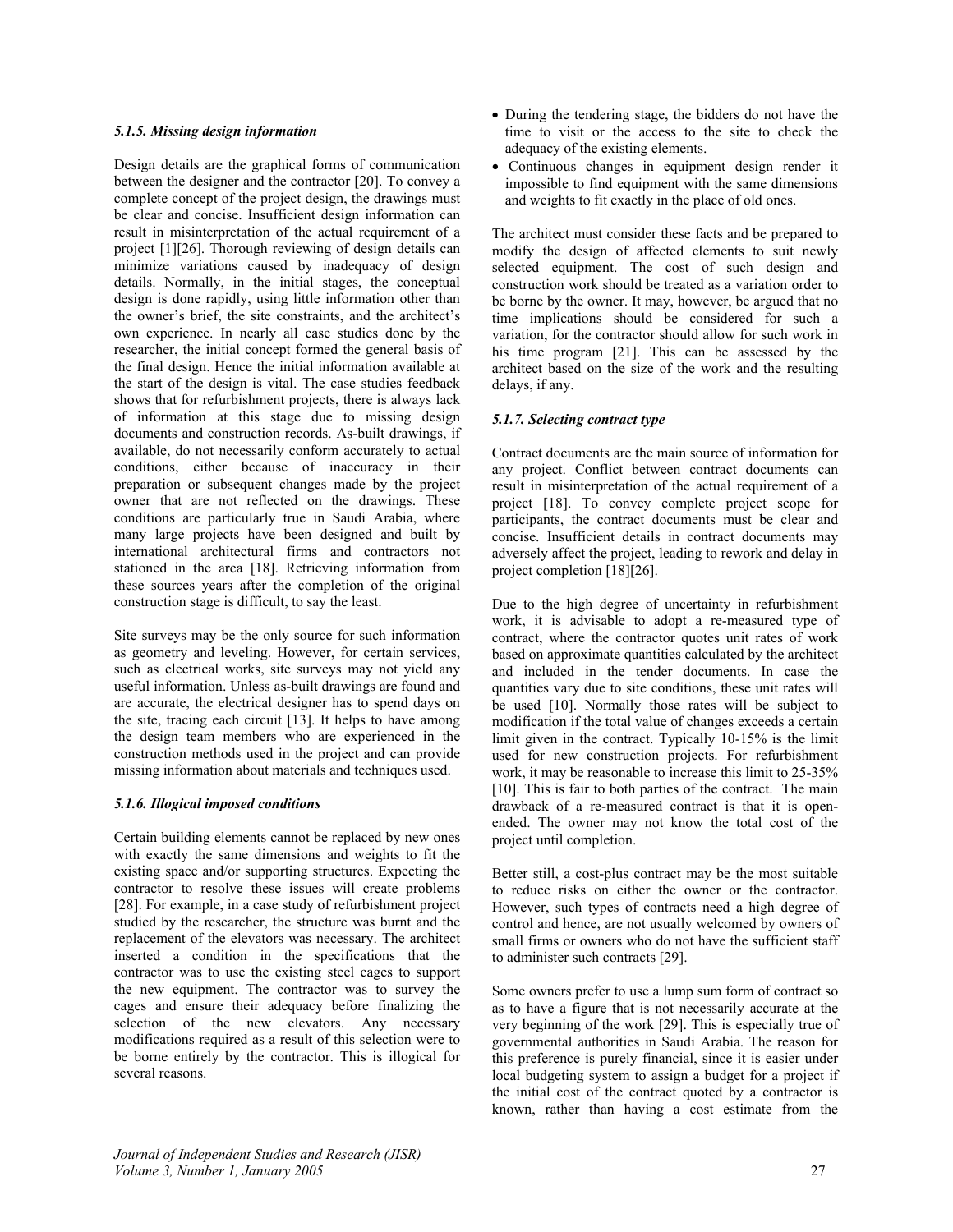architect or other sources [1]. Furthermore, many owners think that by having lump sum contracts, they have passed the project risks to the contractor [29]. They couldn't be more wrong.

Having a lump sum contract may well be very dangerous for the contractor due to the high risk involved. However, if forced to accept such a contract, the contractor shall either increase his margin to protect his interests or cut corners during the construction stage by using inferior materials to minimize his losses [13]. Furthermore, he may employ all his skills to establish that all instruction issued to him by the architect have additional implications on cost and time [18]. As a result, the project cost may escalate because of the high risk included in he contractor's price. It may suffer delays, face litigation due to claims from the contractor requesting additional cost and time, and counter claims from owner against the contractor due to damages incurred. In short, the owner's intention to pass risks to the contractor backfires on him and the project as a whole suffers.

To assist the owner in establishing total costs, the architect can provide a fair price estimate based on the most up-todate unit rates and add 40-50% to cover unforeseen factors. The more accurate the initial survey done by the architect, the lower this margin needs to be [19]. In short, the architect should use all his wits to convince the owner not to have a lump sum contract to avoid unnecessary paperwork and legal claims.

## **5.2 Construction Stage**

In a new building project, the construction work starts with a clear site. For a refurbishment project, the work starts with an existing building. It is to be expected, therefore, that the sequence of work in refurbishment projects is different from new buildings. Those involved in such projects must be prepared to adopt necessary variations in their methods to accommodate these differences. Some common shortcomings that arise in refurbishment work during the construction stage are discussed below.

## *5.2.1. Improper site survey*

During the early stages of a refurbishment project, the contractor surveys the site to identify the condition of existing equipment and materials. The contractor is accompanied by the resident site staff from the architectural firm [6]. This site survey is of the utmost importance since it will determine the actual scope of work for areas not well-defined in the documents. If neglected, the owner and the contractor may enter into dispute about whether damage seen during the course of the work occurred before or after the contractor entered the site [13]. Recording existing conditions with photographs or videotape may prove beneficial. During the survey the architect will categorize the materials on site: 1) those to be removed and replaced by new, 2) those

*Journal of Independent Studies and Research (JISR) Volume 3, Number 1, January 2005* 28

to be removed and repaired for reuse, and 3) those to be maintained and protected for reuse [8].

A plan resulting from this survey will be prepared to deal with materials in the first category. Normally the contract will state the ownership of these materials. Materials in the second category should be well-documented by the architect on behalf of the owner. The contractor through his specialized subcontractors should take good care of these materials [3]. The contractor tests and maintains those materials in the third category to be ready for reuse, storing them safely to ensure their reinstallation with minimum losses. The survey has to be done as thoroughly as possible to avoid overlooking any defective elements [18]. The contract should ensure that the contractor acts promptly in this regard. If this is not done, defective materials may be discovered at a late stage of the project, making last minute variation orders necessary and adversely impacting the scheduled completion [20].

## *5.2.2. Concurrent operation by owners*

Most refurbishment work is usually carried out to partially damaged buildings. If other parts are in operating condition, owner may be tempted to minimize the shutdown period of those areas [19]. This means the refurbishment contractor does not have full possession of the site. Tenants or staff may be sharing parts of the building with the contractor. Liability becomes vague for damages occurring in those areas. It is important that the construction contract informs the contractor of areas that the owner will maintain as operational and for how long [29]. It is equally important to include relationships among related activities and areas maintained in operation in the contract documents and in the schedule of works submitted by the contractor [10]. The time when total building shutdown is required should be known to all parties and in case of disagreement, should be covered contractually.

The architect needs to act impartially and if necessary, strongly, to ensure that the owner does not delay the handing over of occupied areas to the contractor at the specified time. If the owner delays this handing over, the architect should keep records of delays in case the contractor claims additional time and/or cost [13]. In this way, the architect may win the trust and respect of both parties.

## *5.2.3 Selection of contractor*

Selecting a contractor who is experienced in refurbishment projects is important. Clancy [3] stressed that the selected contractor for refurbishment work plays an essential role as a member of the construction team, even more so than with new buildings. An experienced contractor may assist the team with his knowledge about contemporary techniques and materials, and may identify areas of variation at an early stage of the project, to everyone's benefit [18]. Such a contractor may be expensive, but in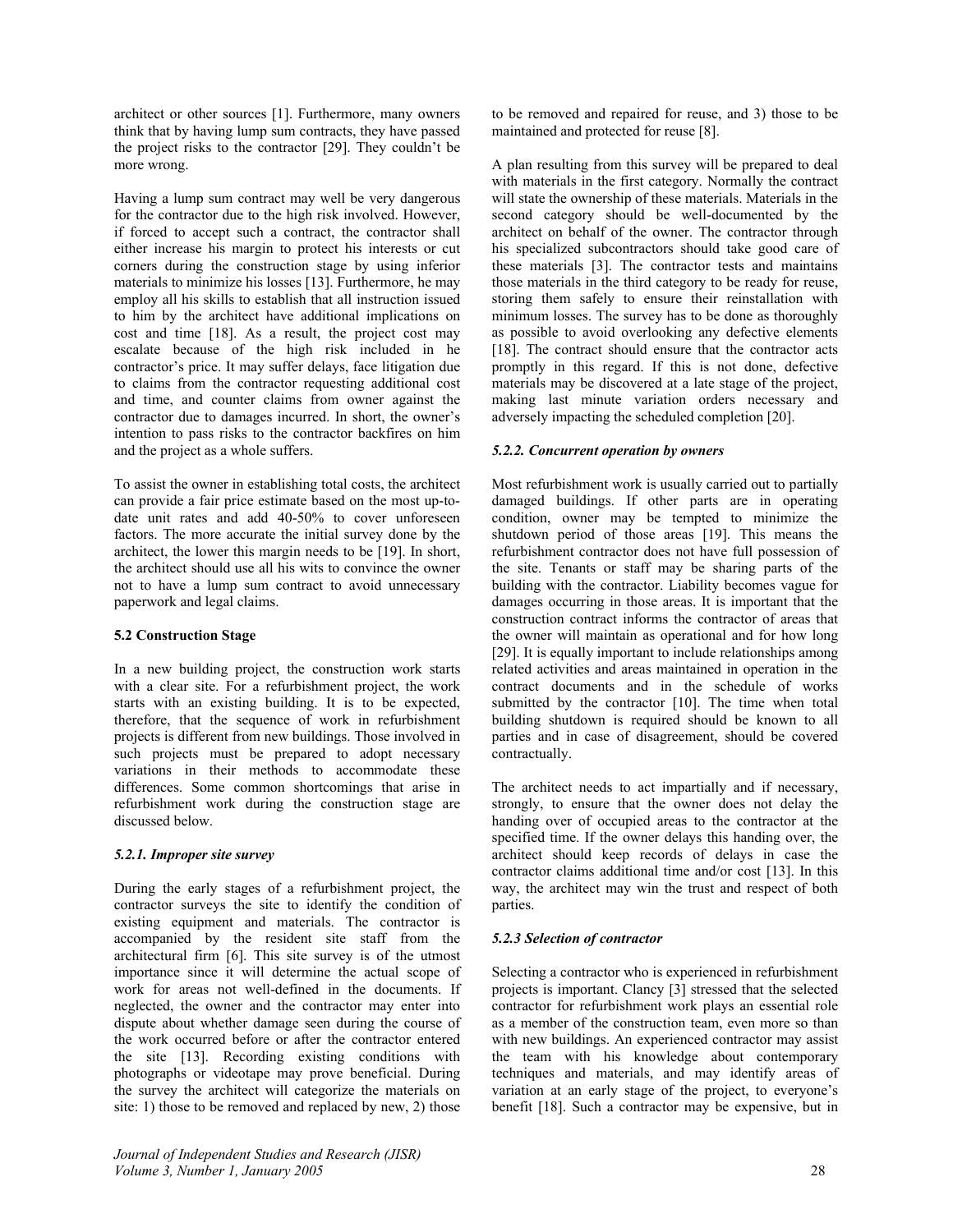the long run will be more economical than a contractor with little or no experience, which may cost the project extended delays. Prequalification of contractors invited for bidding is necessary.

Assure the bidders that the contract will be signed with the lowest bidder without further negotiations for discounts. This not only creates a real sense of competition, but it is also ethical [10]. Owners should be discouraged from trying to reduce the price any further. The bidding period must be long enough for the bidders to visit the site and have sufficient time to inspect it. They may notice things the architect overlooked [28]. Careful attention should be paid to the bidder's queries to the architect during this period. Holding a pre-bid meeting to present the project to the bidders and to clear up any ambiguity resulting from the tender documents is highly recommended [25]. The architect should respond in writing to any queries well before the bid closing date, to give contractors time to adjust their price [6]. A wise architect records accurately the queries raised during the pre-bid and received by mail and revises his design if necessary [10]. These actions may eventually serve the project and the owner. The owner gets the lowest realistic price with fewest hassles during the construction phase.

## *5.2.4 Escalated costs and delays during refurbishment*

Variation orders for refurbishment work generally exceed the expected limits of 10-20% experienced in new buildings [21]. The owner may start the project with inadequate project objectives. Due to inadequate project objectives, the designer would not be able to develop a comprehensive design, which leads to numerous variations during the project construction phase [20]. In certain cases it would have been cheaper not to refurbish but to rebuild. Unfortunately, this information usually becomes available only after the event. In other words, no one could have reached this conclusion at the beginning of the project. Much is dependent on the initial survey performed by the architect before the design phase. The more comprehensive the survey, the more certain the reply of the architect to the question.

Since most refurbishment projects are profit-generating buildings, time is of the essence [19]. As the number of variation orders increases, the time schedule is repeatedly extended [21]. The profit loss may escalate and frustration may increase. If time control is important for all construction projects these days, it is essential to refurbishment projects [13]. An experienced planner on site with the architectural team is required to handle contract administration. The contract documents should insist that planning engineers with suitable experience should be included among the contractor's site staff as well, to update the time program periodically. Having a planning unit at the contractor's head office to perform this duty is not sufficient [10]. Decisions should be made on the spot by the contractor's agent on site, supported by his planner.

In refurbishment projects the architect's planner plays an important role in decision making. Planner should review any required variations initiated by the owner, architect, or others and determine their implications before issuing the variations to the contractor [19]. Though this should be practiced in all projects, it becomes more critical in refurbishment projects, which suffer the most because of the number of variations that may be involved. Many of the variations ordered in refurbishment work by the owner would be cancelled had the architect informed the owner, in good time, of their implications.

Planners should be aware that the productivity rates for activities in refurbishment projects are usually lower then newly built projects. Thomas and Napolitan [30] reported that in newly built projects the productivity rates for variation orders issued for finished work was low, because the work area was congested and the work performed was out of sequence. Productivity rates in refurbishment work are expected to be very much like the rates in newly constructed buildings undergoing late variations.

## *5.2.5 Underpayment for architect's services*

In newly constructed facilities, cost estimation for the project can be fairly accurate. The architect's fees can be estimated accurately as a percentage of the total cost. This practice is well-defined and the rules are sometimes dictated by the local regulations in Saudi Arabia [1].

This is not the case for refurbishment work. It was revealed from the case studies of refurbishment projects in Saudi Arabia that the design and construction contract administration fees for the architect performing the refurbishment contract were normally underestimated. They were calculated based on approximate cost estimates done in the initial stages of the design, before the owner's ambitious plans for improvements were uncovered. In one particular case, the estimated project cost was tripled by the time of tendering as compared to the initial cost estimate at the design contract. This was further increased by 50% during the construction stage, due to unforeseen variations [1].

Design services do not end at the beginning of the construction phase, as normally is the case in newly constructed facilities [13]. They continue far beyond this point to accommodate unforeseen conditions during construction. Variations due to increased scope require design and coordination work throughout most of the construction phase [3]. The design team is frequently consulted for variations observed on site between existing conditions and those shown on the drawings.

Consequently, conflicts between the project owner and the architect are bound to occur and may have a negative impact on the progress of the work [16]. To avoid these problems, the owners should be reasonable in responding to the architect's requests for additional design fees, and

*Journal of Independent Studies and Research (JISR) Volume 3, Number 1, January 2005* 29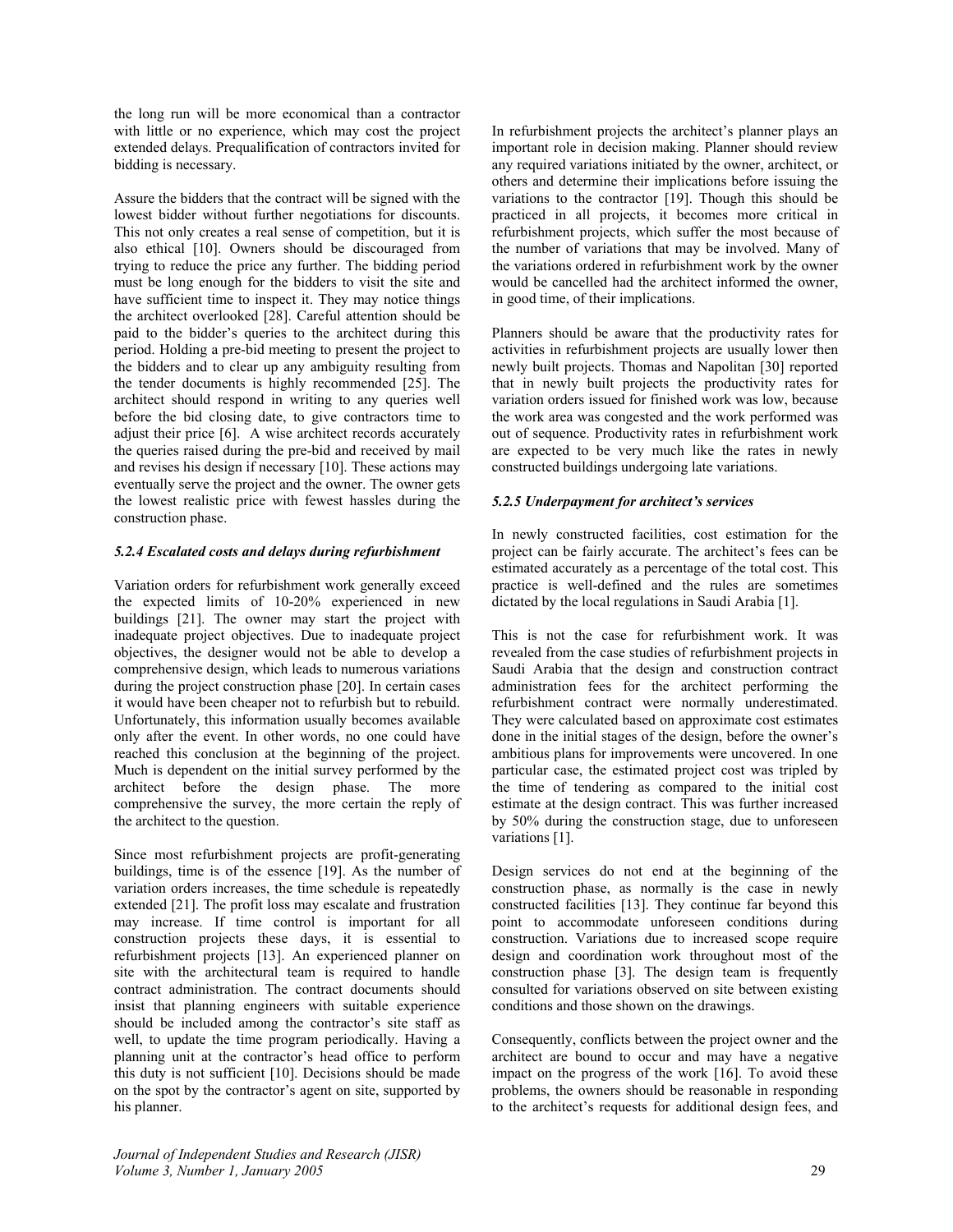the architect, on the other hand, should minimize variations to the team involved in the projects. A major problem may occur if the members of the design team are involved in other projects or have left the architectural firm [11]. A serious misjudgment may take place when new member of the team is introduced to a problem that has a background unknown to the available team [10]. The architect should keep records of all correspondence and decisions made during the design stage so that newcomers to the team can access background information when needed.

### **6. CONCLUDING REMARKS**

Refurbishment projects are unique in their nature in many ways and should be approached cautiously by the architect commissioned to the design them. There was no significant research carried out considering the refurbishment projects in eastern province of Saudi Arabia. This study presents the twelve most important sources of barriers in management of refurbishment projects revealed through in-depth interviews with the project architects and the contractors of the seven refurbishment projects selected in eastern province of Saudi Arabia. The problems revealed in this study, indicate that degradation of undamaged materials over time, formidable variations to original structure, salvaged materials, conflict between responsibilities and liabilities, missing design information, illogical imposed conditions, selecting contract types, improper site survey, concurrent operation by owners, selection of contractor, escalated costs and delays during refurbishment, and underpayment for architect's services were considered as most important sources of problems in refurbishment projects. In addition, a lack of experience on the part of the architect is also considered as the major source of inconsistencies. Numerous common problems could be avoided if a more thorough survey was conducted of the existing building at the initial design stage. Teamwork and sincere efforts from all parties go a long way to resolve such problems. The more thorough the initial appraisal made by the architect, the fewer problems seen later on. Designers involved in refurbishment projects have to realize that though their creativity and design talents are not used in these projects to create new design, they will have put them to good use if their projects succeed in meeting the target cost and time for reopening.

Finally, as this study is based on the interview sessions with the architects and the contractors, who were involved in the refurbishment projects in eastern province of Saudi Arabia, further works can be extended to survey all the consultants and the contractors who have carried out refurbishment projects in other provinces of Saudi Arabia.

### **REFERENCES**

[1] Arain, F.M. (2002) *Design-Construction Interface Dissonances*, unpublished MS Thesis, King Fahd

University of Petroleum and Minerals, Dhahran, Saudi Arabia.

- [2] Wang, Y. (2000) Coordination issues in Chinese large building projects, *Journal of Management in Engineering*, 16(6), pp. 54-61*.*
- [3] Clancy, B.P. (1995) New buildings from old: some views on refurbishment projects, *The Structural Engineer,* 73(20), pp.341-346.
- [4] Hamad, B.S. (1993) Evaluation and repair of wardamaged concrete structures in Beirut, *Concrete International,* 15(3), pp. 47-51.
- [5] Hamid, A.A.; Fereig, S.M.; Al-Khaiat, H. and Darwish, A.H. (1993) Assessment and repair of wardamaged concrete buildings in Kuwait city, *Concrete international,* 15(3), pp. 52-54.
- [6] Clough, R.H. and Sears, G.A. (1994) *Construction Contracting.*  $(6^{th}$  edition) John Wiley & Sons Inc., New York.
- [7] Mendelsohn, R. (1997) The constructability review process: A constructor's perspective, *Journal of Management in Engineering,* 13(3), pp.17-19.
- [8] Chappell, D. and Willis, A. (1996) *The Architect in Practice* (8<sup>th</sup> edition) Blackwell Science Ltd, Malden, MA. USA.
- [9] Fredrickson, K. (1998) Design guidelines for designbuild projects, *Journal of Management in Engineering*, 14(1), pp. 77-80.
- [10] Daoud, O.E. (1997) The engineer's role in rehabilitation work, *Journal of Management in Engineering,* 13(1), pp.1-5.
- [11] Assaf, S.A., Al-Hammad, A.M. and Al-Shihah, M. (1996) Effects of faulty design and construction on building maintenance, *Journal of Performance of Constructed Facilities*, 10(4), pp. 171-174.
- [12] Quah, L.K. (1988) *an evaluation of the risks in estimating and tendering for refurbishment works,* unpublished PhD Thesis, Department of Building, Heriot-Watt University, UK.
- [13] Egbu, C.O.; Young, B.A. and Torrance, V.B. (1998) Planning and controls processes and techniques for refurbishment management, *Construction Management and Economics*, 16(3), pp.315-326.
- [14] Aikivuori, A. (1996) Periods and demand for private sector housing refurbishment, *Construction Management and Economics,* 14(1), pp.3-13.